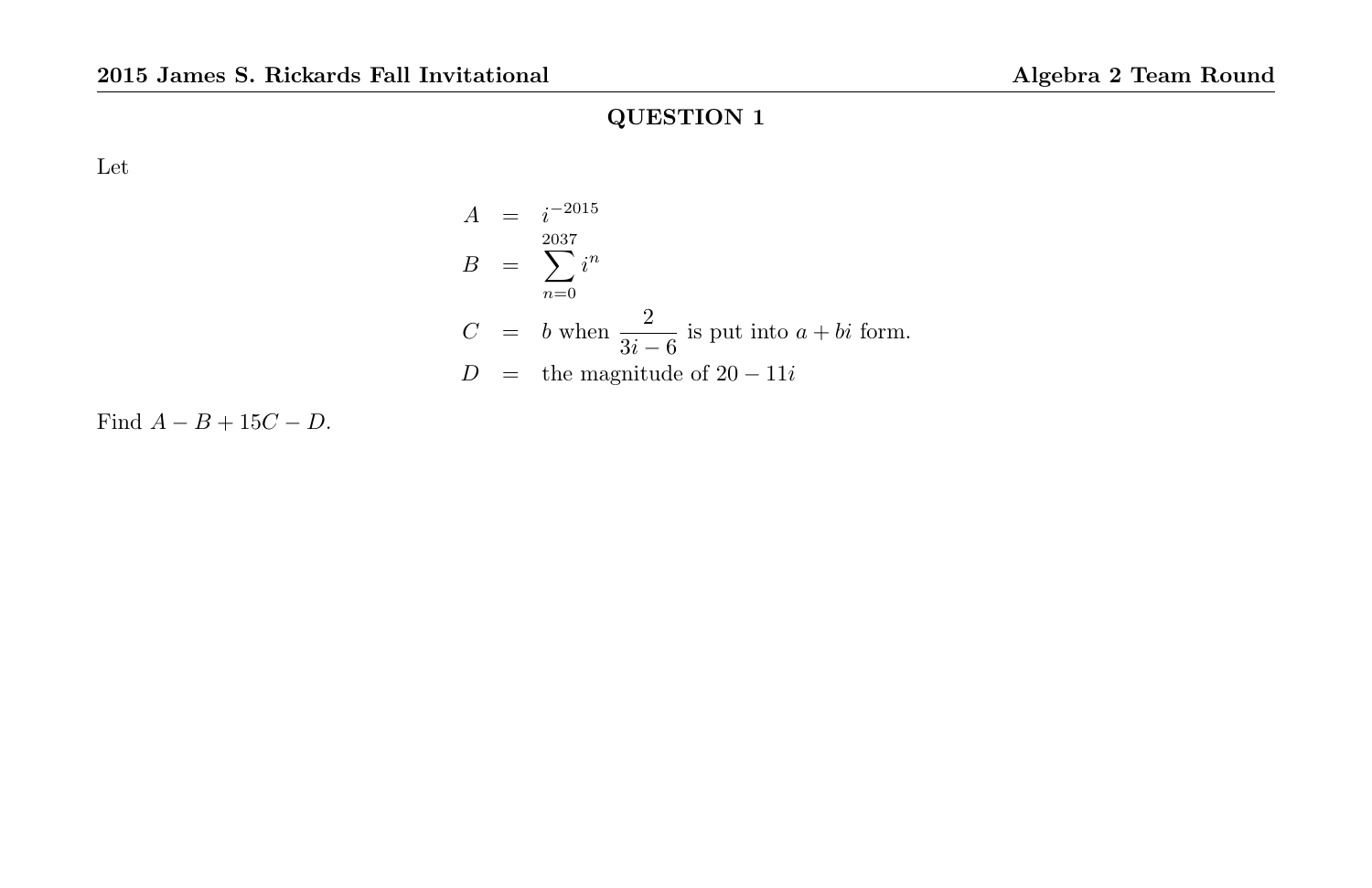Starting from 20, add 2 for each true statement and subtract 3 for each false statement

- 1. For any set of natural numbers the Arithmetic Mean  $\geq$  the Geometric Mean  $\geq$  the Harmonic Mean.
- 2. The Remainder Theorem states that if a polynomial  $f(x)$  is divided by  $(x c)$ , then the remainder is  $f(c)$  where the variable is negligibile.
- 3. All circles are ellipses.
- 4. If a function has an inverse, then the graph of the inverse is the reflection of the original function over the line  $x = y$ .
- 5. If  $z = 3 + 89i$ , then  $\overline{z}$  is the reflection across the imaginary axis in the Complex Plane.
- 6.  $f(x) = x^3 + 1$  is a one-to-one function.

What is your final number?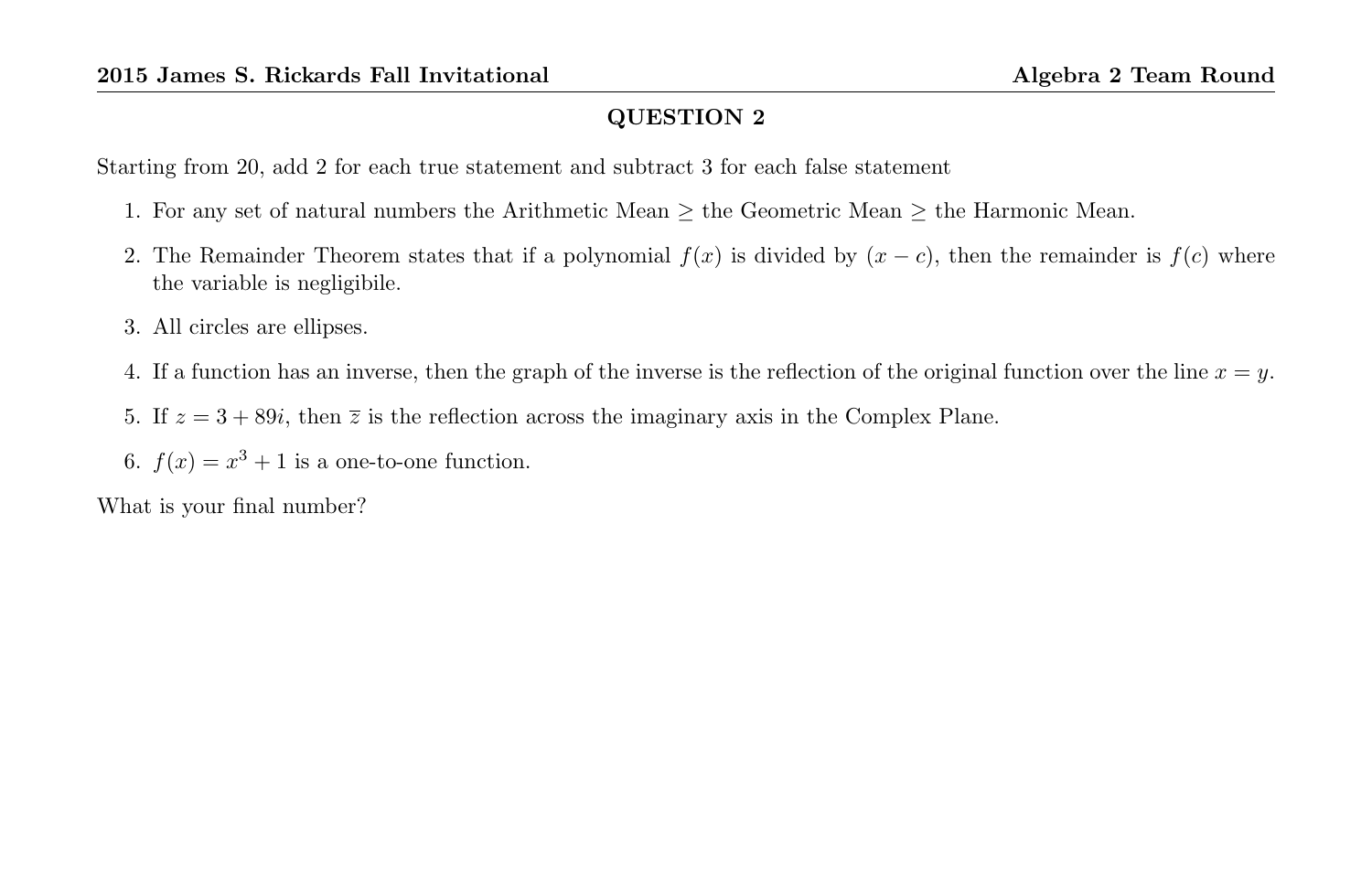Let

- $A =$  the area of the largest possible triangle such that its base is the latus rectum of the parabola defined by  $y = x^2 - 2x - 8$ , and has a vertex on the directrix
- $B =$  the area of the largest possible rectangle such that all 4 vertices lie on the latus rectums of the ellipse defined by  $4x^2 + 9y^2 - 48x + 72y + 144 = 0$

Find AB.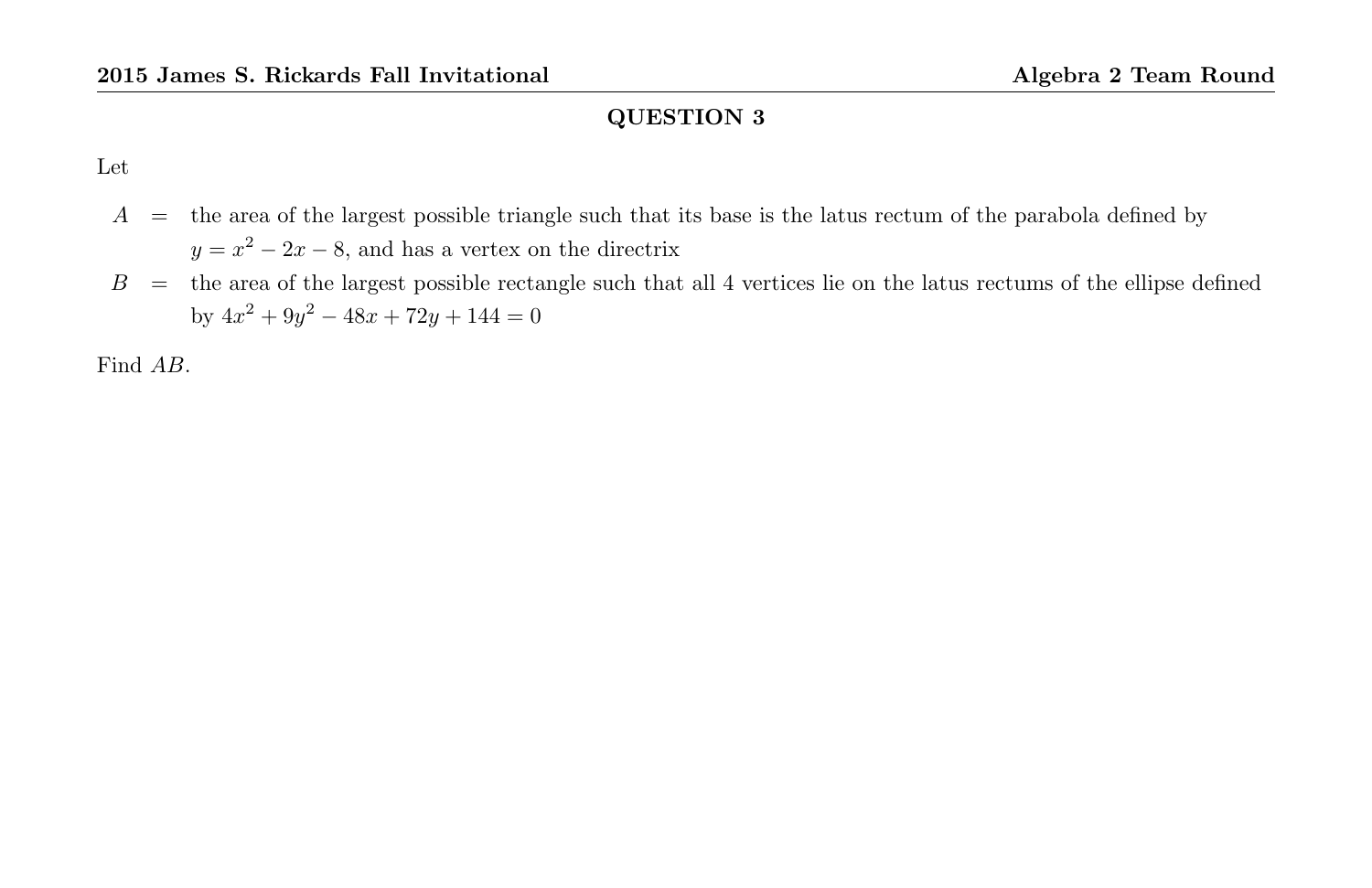Let

- $A =$  the sum of the integers from 1 to 100 that satisfy the equation  $i^n = 1$
- $B =$  the number of times Anvitha the cow moos by the end of Day 8 if on Day 1 she moos 9 times, on Day 2 she moos 16 times, and on Day 3 she moos 25 times (assuming that the pattern continues)

$$
C = \frac{1}{5} + \frac{1}{25} + \frac{1}{125} + \dots
$$

Find  $A + B + 12C$ .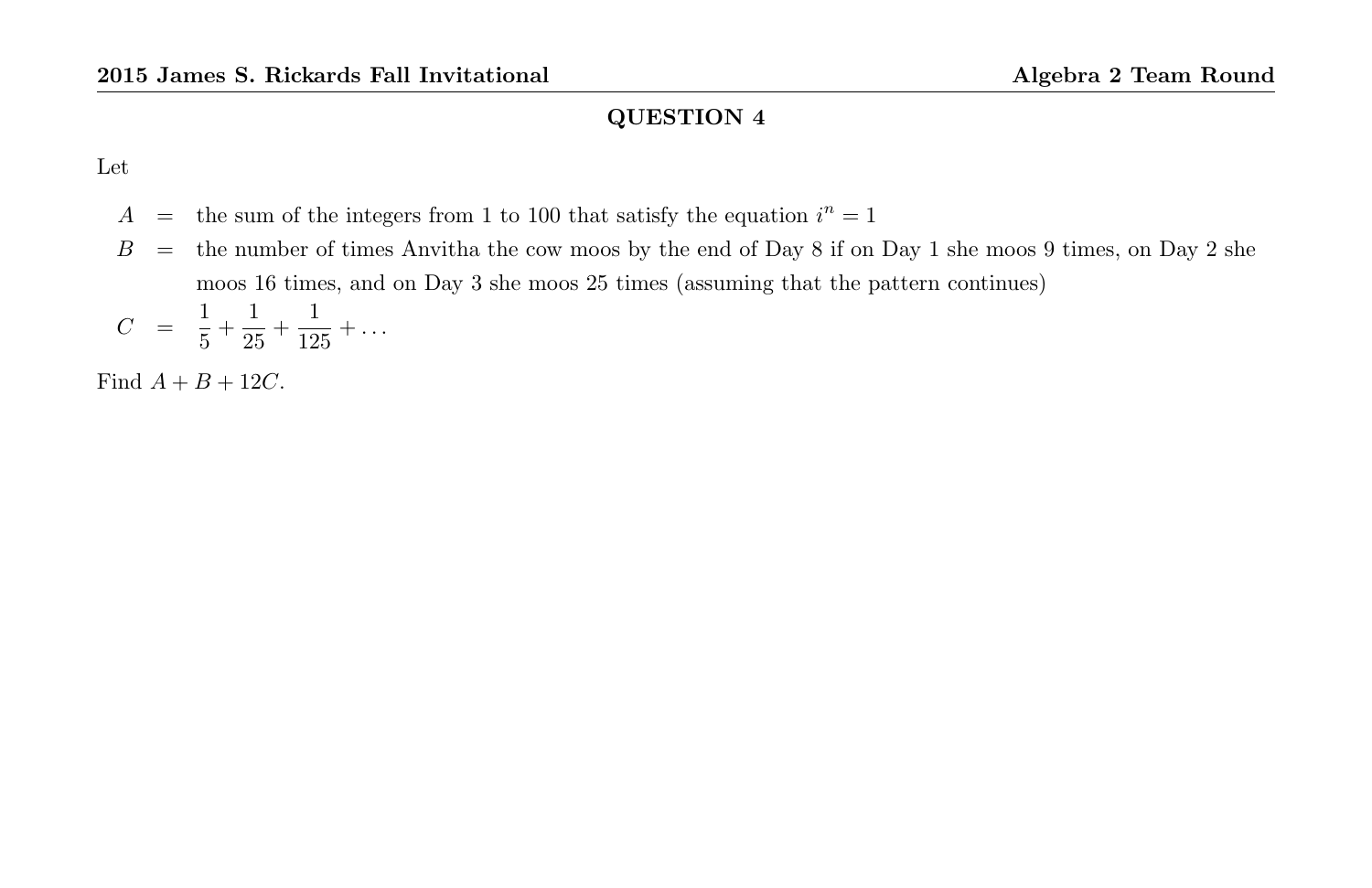Let

$$
A = (\log_7 256)(\log_3 625)(\log_5 343)(\log_{13} 81)(\log_2 2197)
$$
  
\n
$$
B = [y]
$$
 where y equals the sum of the roots of  $2(\ln(x))^2 - 10 \ln(x) + 12 = 0$ , and  $\lceil x \rceil$  refers to the least integer function.  
\nHint:  $e = 2.7$ ,  $e^2 = 7.4$ ,  $e^3 = 20.1$ 

Find  $A - B$ .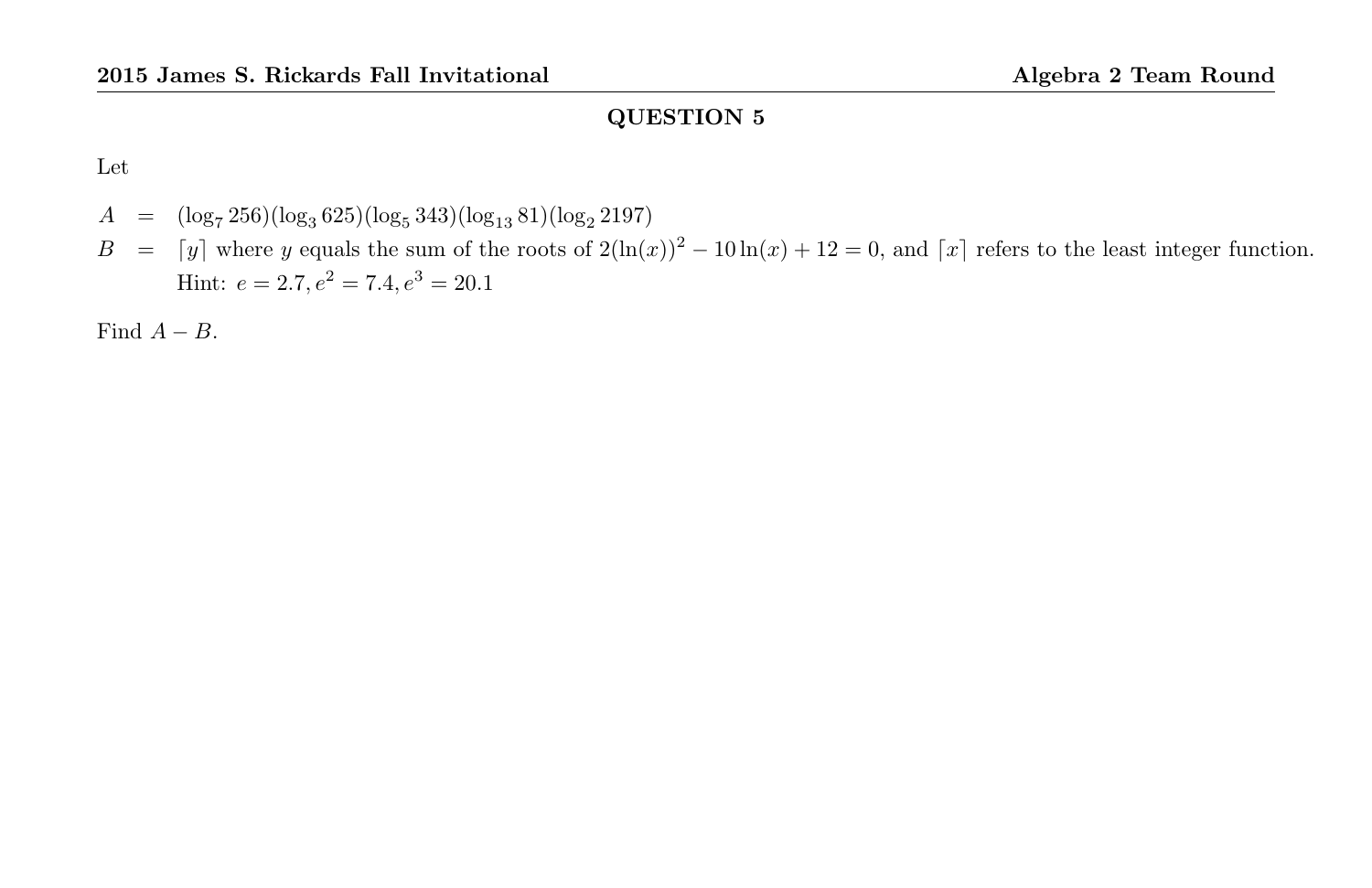Given the equation  $6x^5 + 2x^4 + x^3 - x^2 - 2x + 12 = 0$ , let:

|  |  |  | $A =$ the sum of the roots taken three at a time |  |  |  |
|--|--|--|--------------------------------------------------|--|--|--|
|  |  |  |                                                  |  |  |  |

- $B =$  the product of the roots
- $C =$  the sum of the reciprocal of the roots
- $D =$  the sum of the roots

Find  $A + B - C - D$ .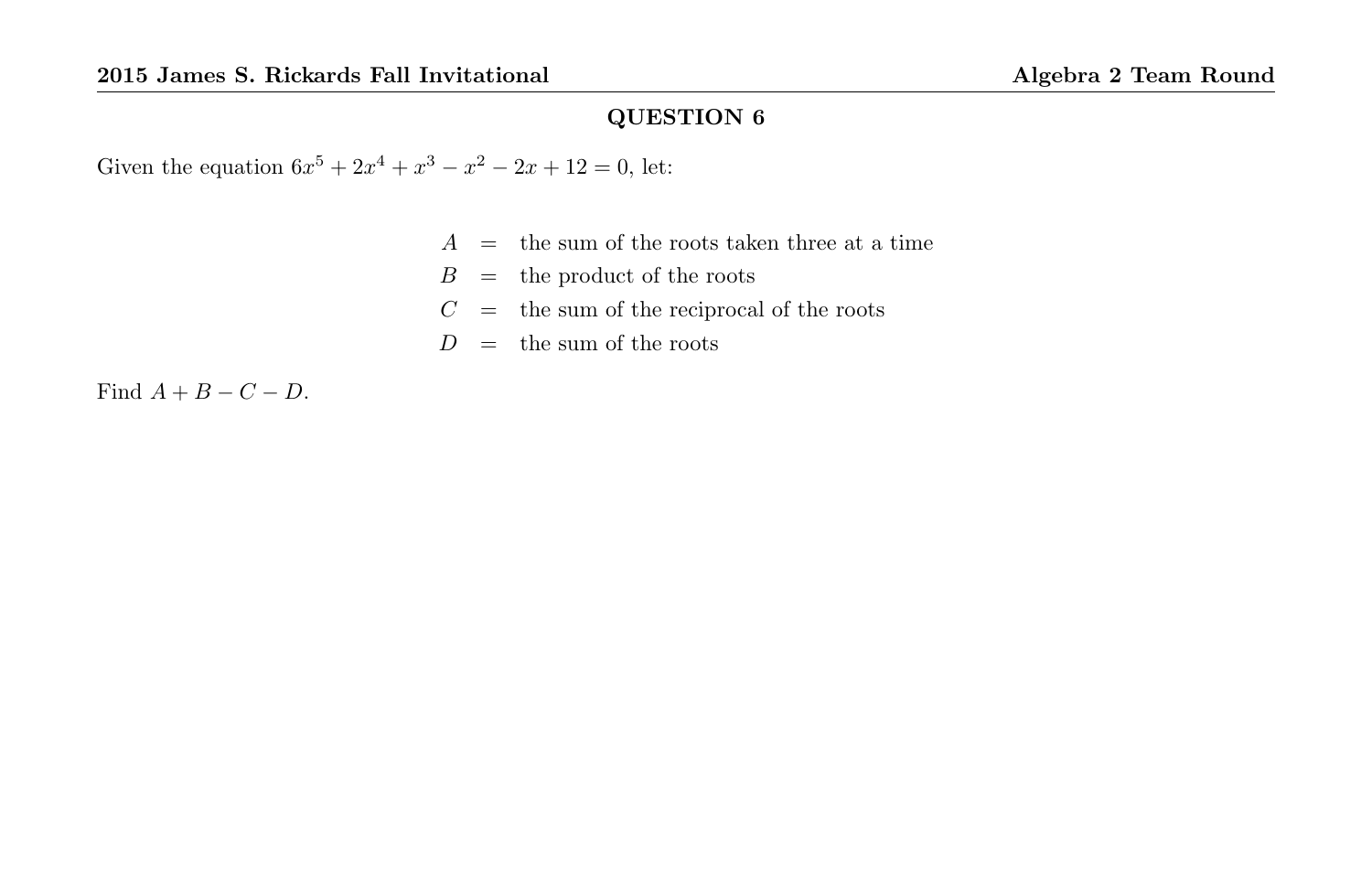Let

- A = the arithmetic mean of the solutions of  $(x^2 11x + 29)^{(x^2 9x + 20)} = 1$
- B = Given the function  $f(x) = 2x^4 kx^3 + 3x^2 + x 27$ , find the positive difference between the maximum number of positive and negative zeroes, given that k is a negative integer.
- C = the sum of the reciprocal of the roots of the equation  $x^7 + 3x^6 9x^4 + 2x^3 x^2 9x 13 = 0$

Find  $\frac{A}{B} + 39C$ .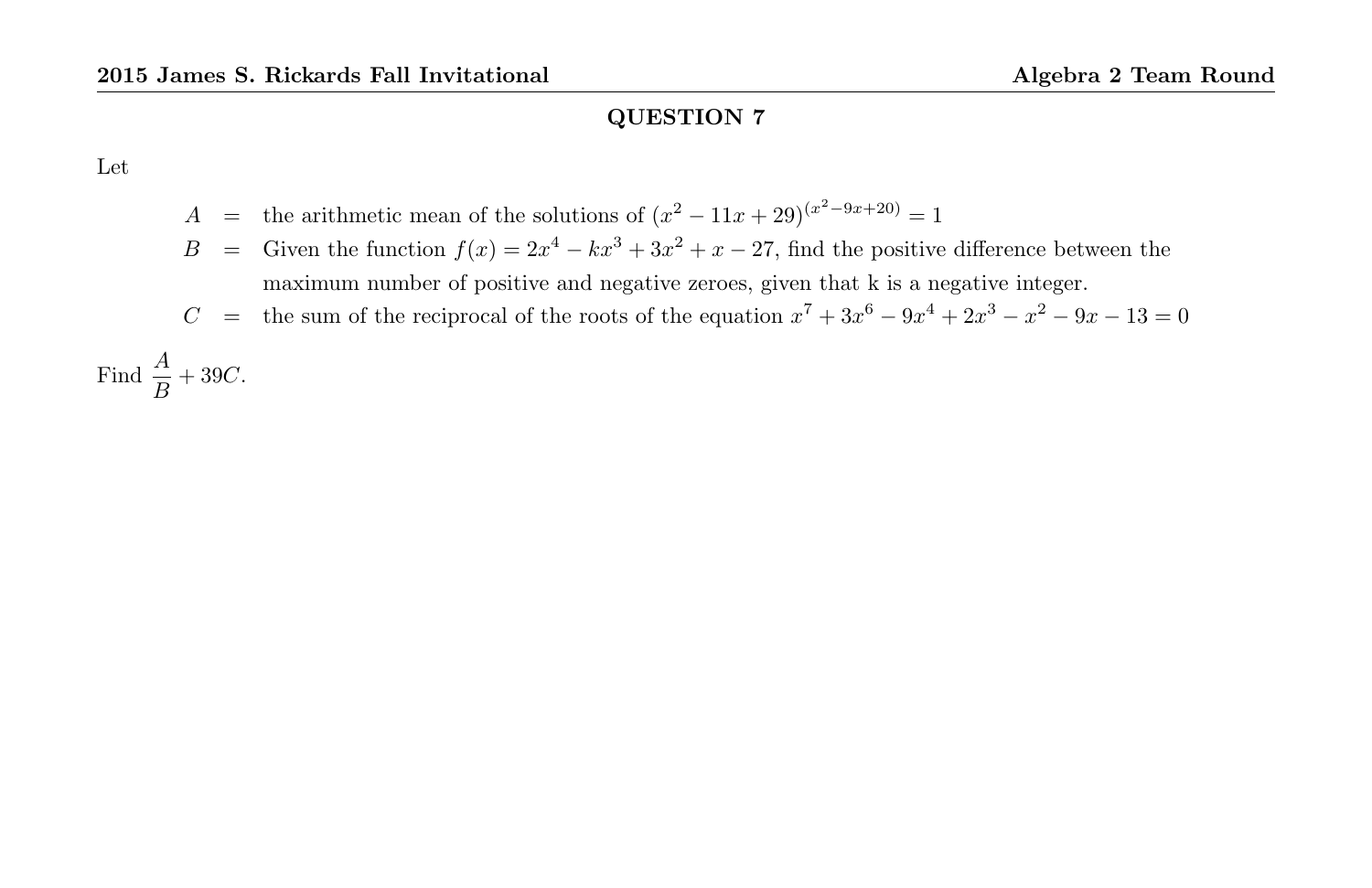Karthik the fly is flying along a vertical ellipse. The foci of the ellipse are  $k_1$  and  $k_2$ . He decides to stop at Point X to rest. The distance between Point X and  $k_2$  is 2 meters. The length of the minor axis is 4 meters. The area of the ellipse is  $6\pi$  m<sup>2</sup> and the center of the ellipse is at (2,-5).

 $A =$  the distance between Point X and  $k_1$ 

 $B = x+y$  if the uppermost vertex of the ellipse can be written as  $(x,y)$ 

Given the equation:  $x = \frac{1}{2}$  $\frac{1}{3}y^2 + \frac{1}{15}$  $\frac{1}{15}y + \frac{1}{10}$ 100

 $C =$  the length of the latus rectum

 $D = x - y$  if the focus is expressed as  $(x, y)$ 

Find  $A - C + B + D$ .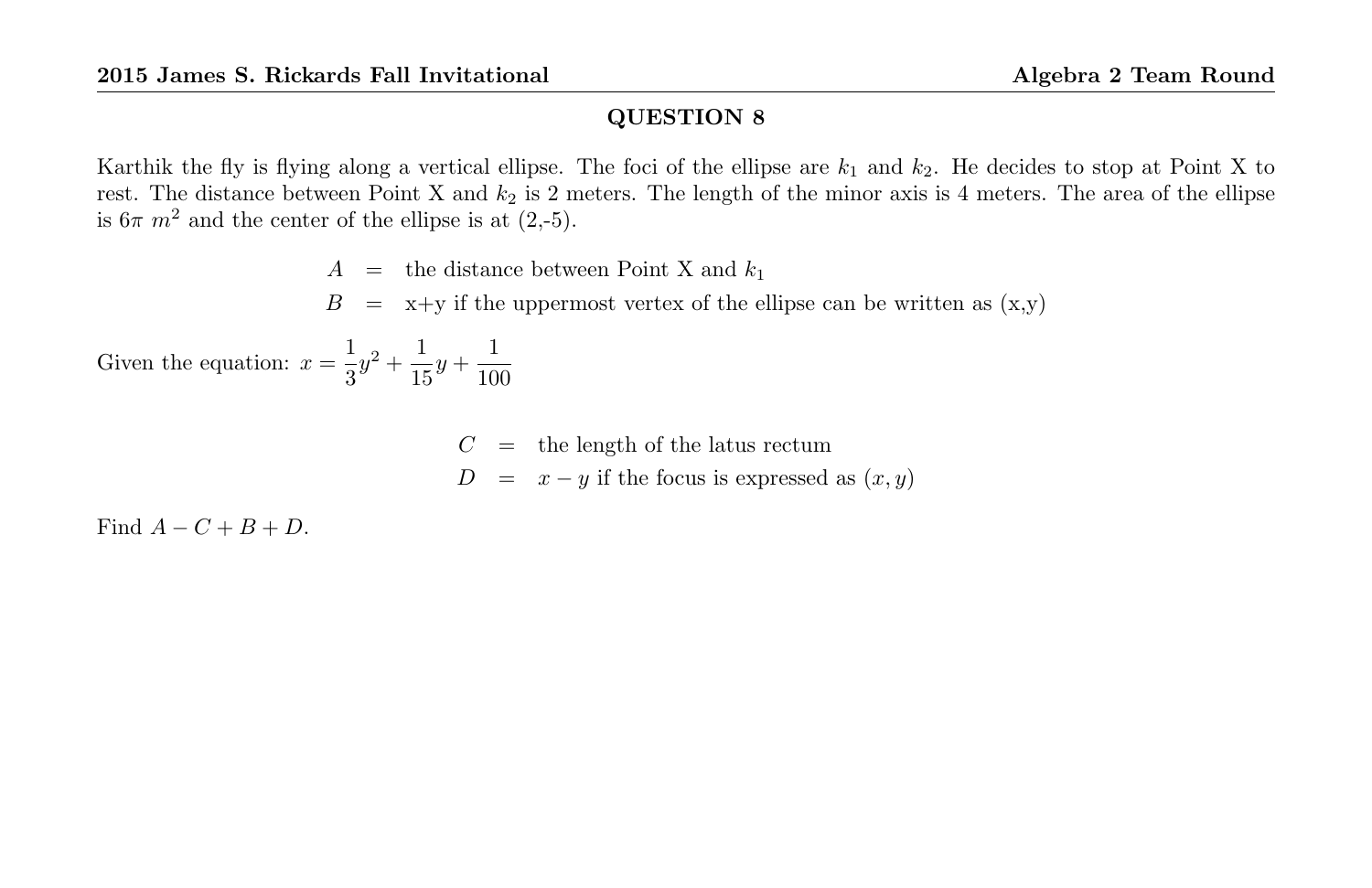Katie painted a  $4 \times 4 \times 4$  cube on its outer layer. The cube is made up of unit cubes. Let

- $A =$  the number of unit cubes that have 2 sides covered with paint
- $B =$  the number of unit cubes that have 3 sides covered with paint
- $C =$  the number of distinct ways RJ and his 8 friends can be seated around a circular table
- $D =$  Pruthak is sitting in his biology class which ends at 11:20 A.M. He groans at the fact that he still has 44 minutes of class left. Find the larger degree between the clock's hands at the current time.

Find  $\frac{C}{B} + A + D$ .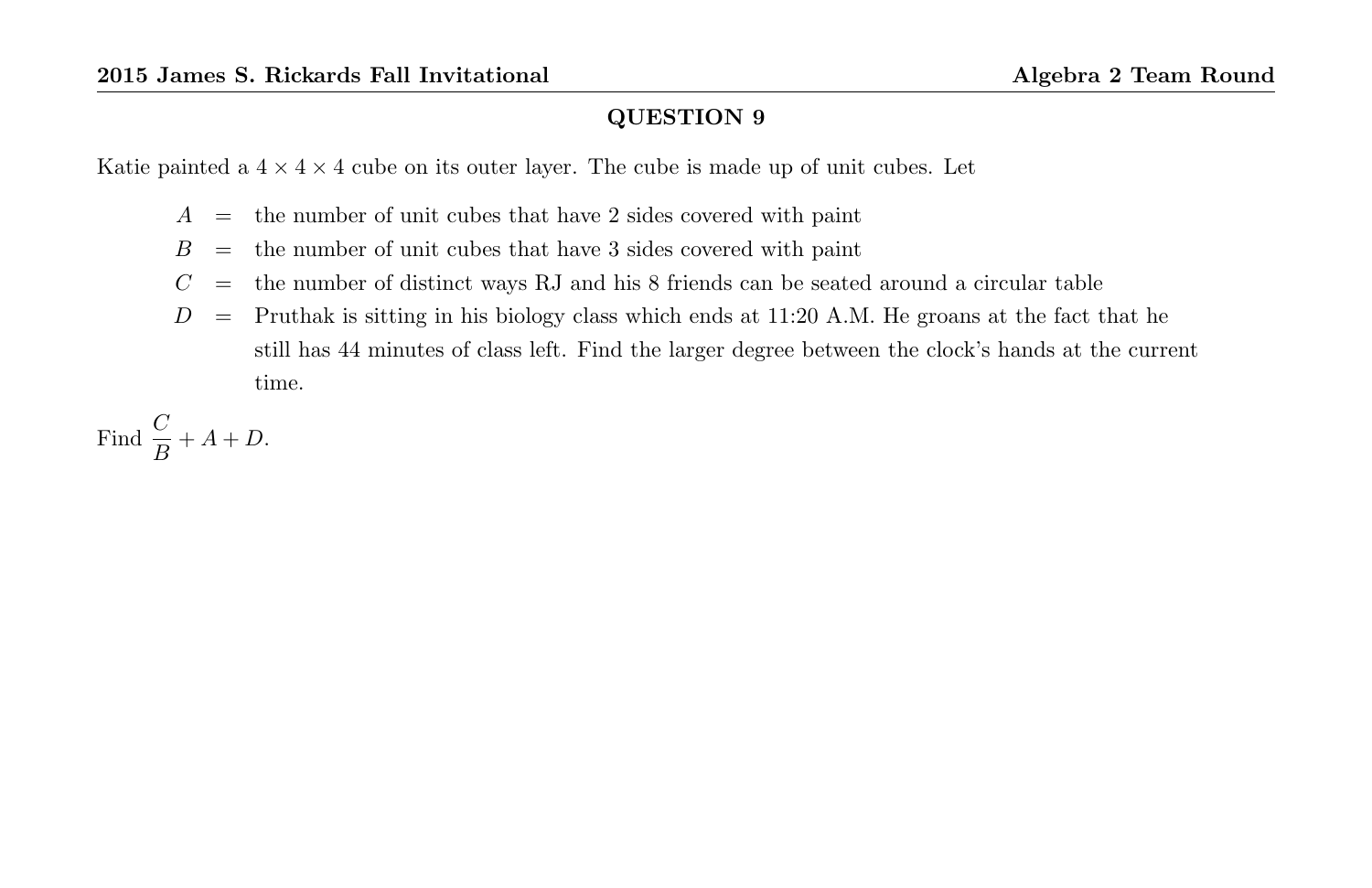Let

$$
A =
$$
 the harmonic mean of the *x* values that would make 
$$
\frac{x^2 + 4x + 3}{x^3 - 6x^2 + 11x - 6}
$$
 undefined  
\n
$$
B = x - y
$$
 if point  $(x, y)$  is  $\frac{1}{4}$  of the distance from (13,7) and (25,11)  
\n
$$
C = x - y
$$
 when the point of discontinuity of 
$$
\frac{x^4 + 2x^3 - 21x^2 - 22x + 40}{x^3 + x^2 - 22x - 40}
$$
 is expressed as  $(x, y)$ 

Calculate  $14C + 231A - B$ .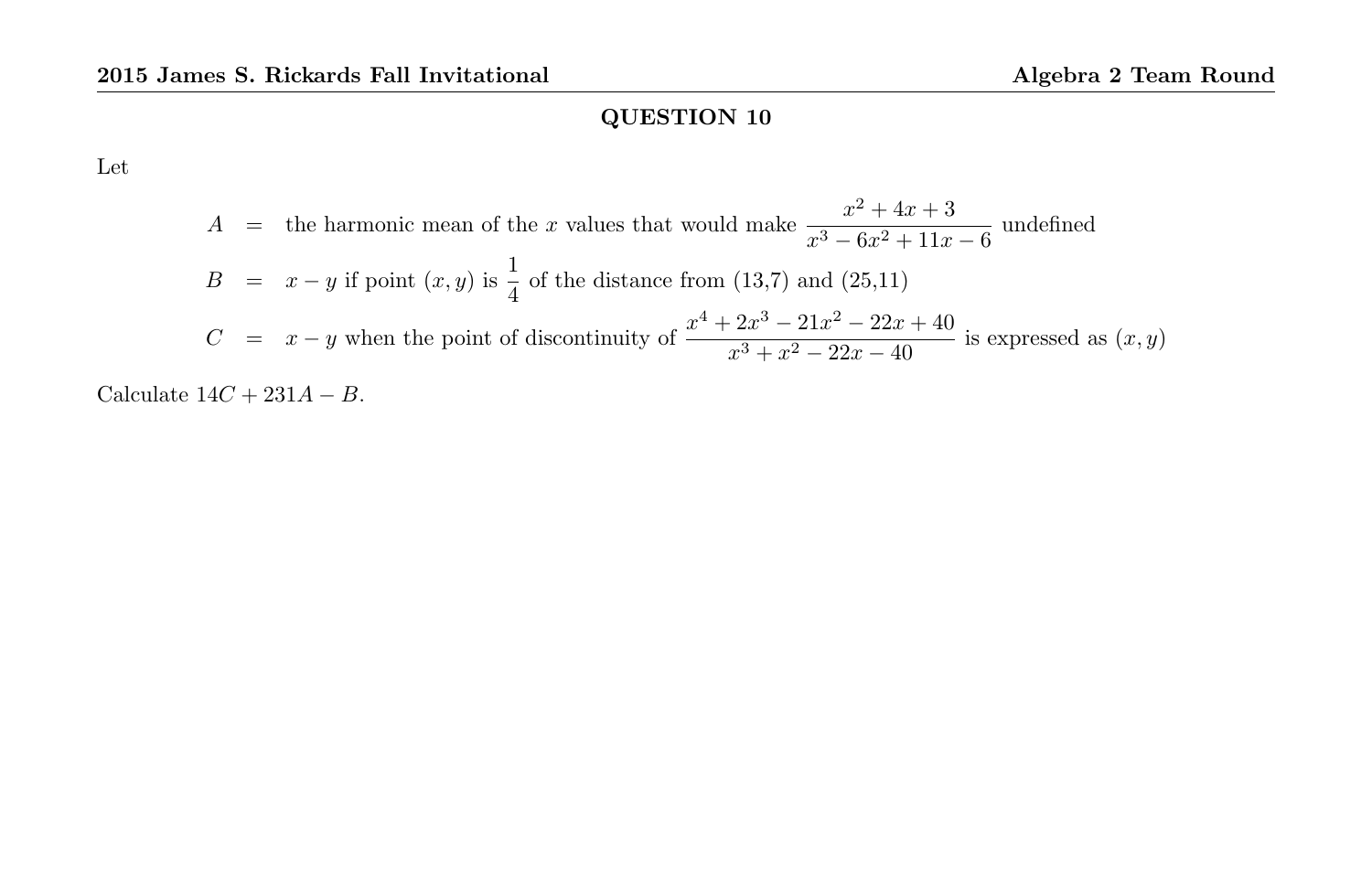$$
A = x + y \text{ in the system: } \frac{6}{x} + \frac{5}{y} = 10 \text{ and } \frac{3}{y} + \frac{15}{x} = 6
$$
  

$$
B = E, \text{ given the equation } \frac{2}{2x^2 + 10x + 12} = \frac{E}{x+2} + \frac{F}{x+3}
$$

Compute  $B - A$ .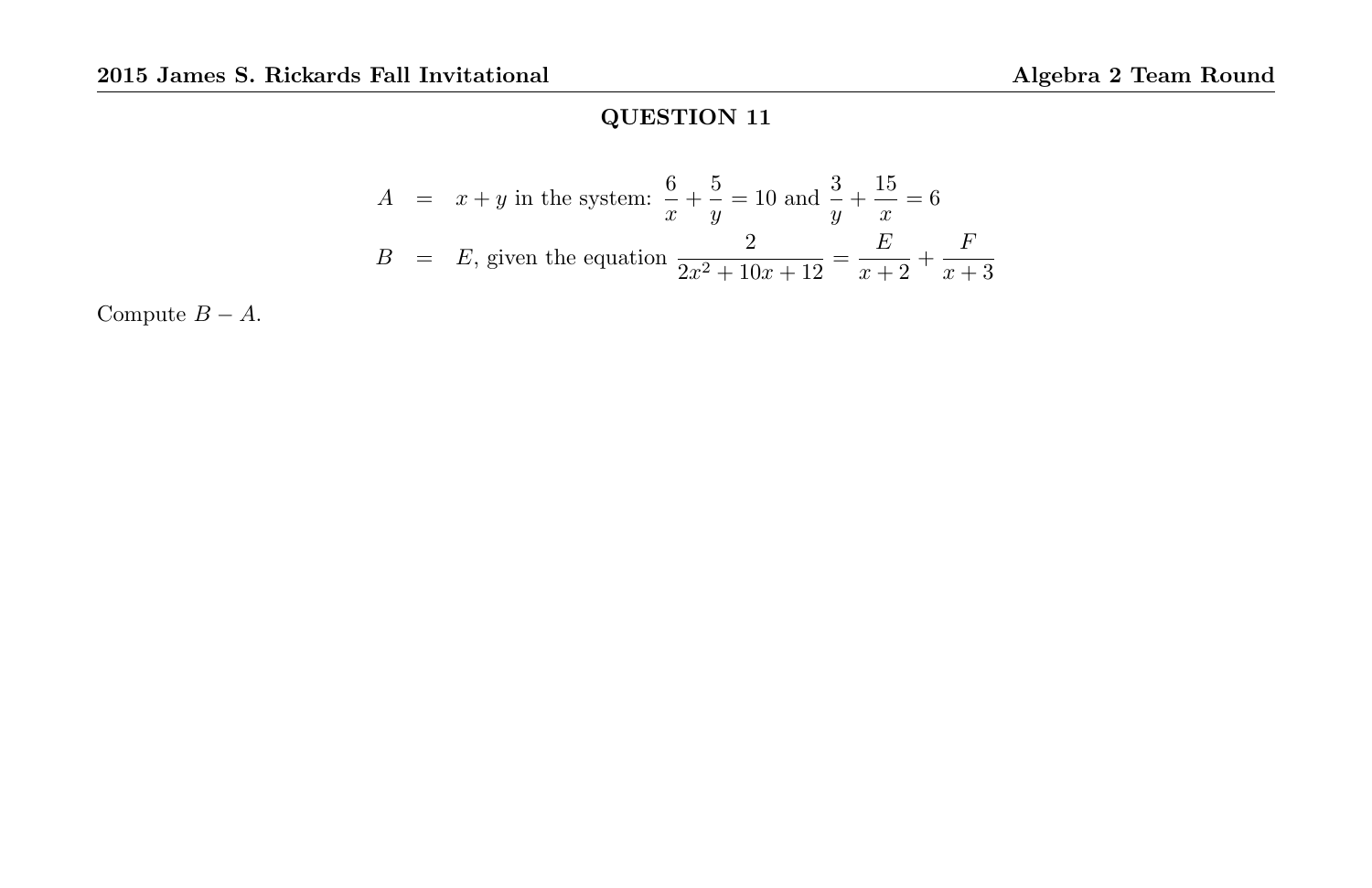Given  $(2x^3 + \frac{1}{x})$  $\frac{1}{x}$ )<sup>12</sup>, let

- $A =$  the constant term of the expansion
- $B =$  the coefficient of the  $x^{24}$  term
- $C =$  the number of terms in  $(U + V + W + X + Y + Z)^5$

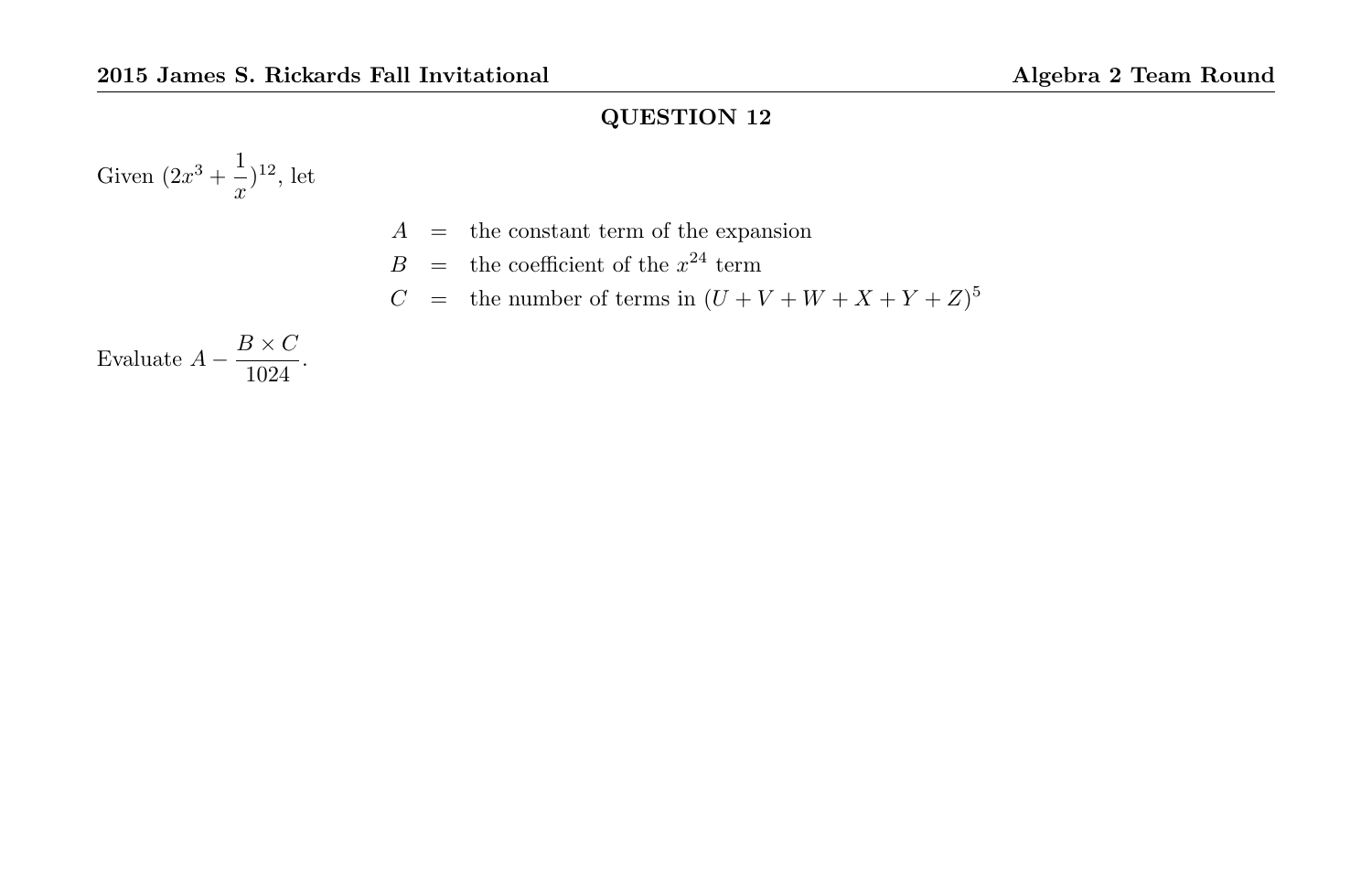Let

- $A\quad =\quad$  the number of distinct arrangements of the letters in the word CHERRY
- $B =$  the sum of the first 200 natural numbers

$$
C
$$
 = the remainder when  $2x^3 - 4x^2 + x - 20$  is divided by  $(x - 2)$ 

$$
D = \text{the determinant of the matrix } \begin{bmatrix} -2 & 14 \\ 3 & 6 \end{bmatrix}
$$

Find  $A + B - C + D$ .